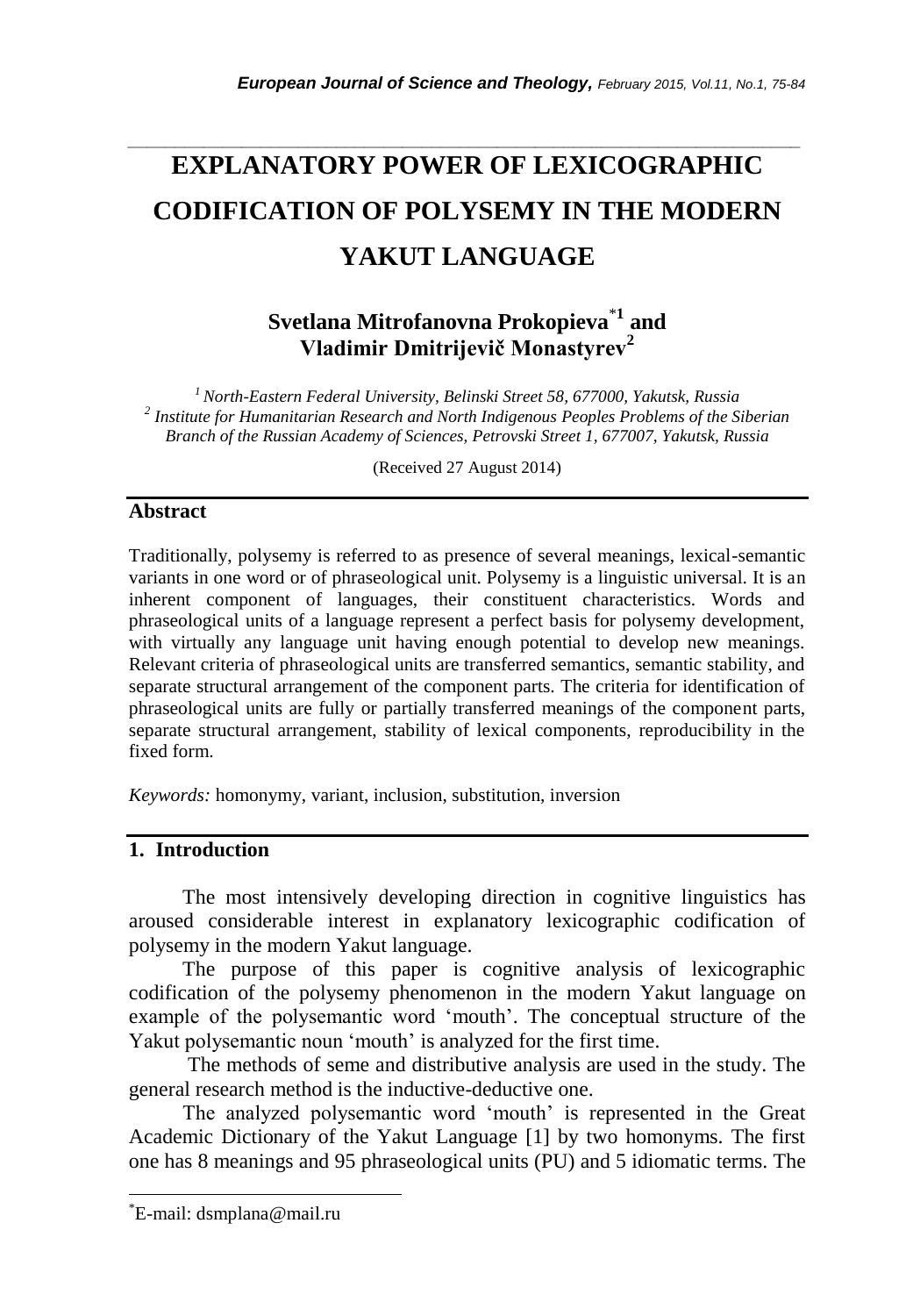second one with the meaning 'a big bowl (choron) for kumys' has 3 PU and 6 idiomatic terms. Since interpretation of the term phraseological unit is ambiguous in Russia and abroad [2-5], it makes sense to clarify our understanding of PU. We share the opinion of scholars who refer to PU as "a set word group of different structural types …, the meaning of which results from full or partial transferred meanings of its component parts" [6]. The choice of the central phraseology layer as a research subject is the most relevant according to the explanatory principle [7]. As a result of the human cognitive activity knowledge is developed and represented in language forms, in particular through the units of direct nomination.

The phenomenon of the phraseological figurativness still needs cognitive interpretation, as it is related to the world outlook and attitude, being rooted in the national background knowledge about the world, where the native speakers of a language live and act.

The relevant characteristics of PU are semantic transfer, separate structural arrangement and stability of constituent parts. When analyzing set of criteria for PU identification (full or partial transferred meanings of component parts, separate structural arrangement, stability of lexical components, reproducibility in a set form), the semantic criterion, i.e. fully or partially transferred meanings of component parts, is prioritized.

## **2. Discussion**

The dictionary explained the basic stylistic nuances of the polysemantic PU with the component "mouth": *disapproving, abusive, disparaging, dated, poetic, dialect, mythological, colloquial*.

## *2.1. Mouth I noun*

- 1. An organ of human beings, animals and birds to take food in, make sounds, the mouth cavity.
- 2. Lips and the area around.
- 3. Hollow, entrance or opening in buildings, enclosed structures used to enter, exit as well as the door, fold, gate, pole etc. to close the opening.
- 4. The opening or entrance to a dwelling of animals (e.g. a den, burrow).
- 5. Opening, closing hole of some household objects (e.g. iron stove, vessel).
- 6. Some opening (*usually as a pipe, a deep pit*); the opening (*opposite the bottom*) of a container.
- 7. A place where something origins, starting point.
- 8. *figurative*. Subsistence, nourishment.

Phraseological expressions are units with grammatical structure represented by predicative word combinations and sentences. PU components of the polysemantic word "mouth" are represented by phraseological unities, phraseological expressions, and phraseological combinations.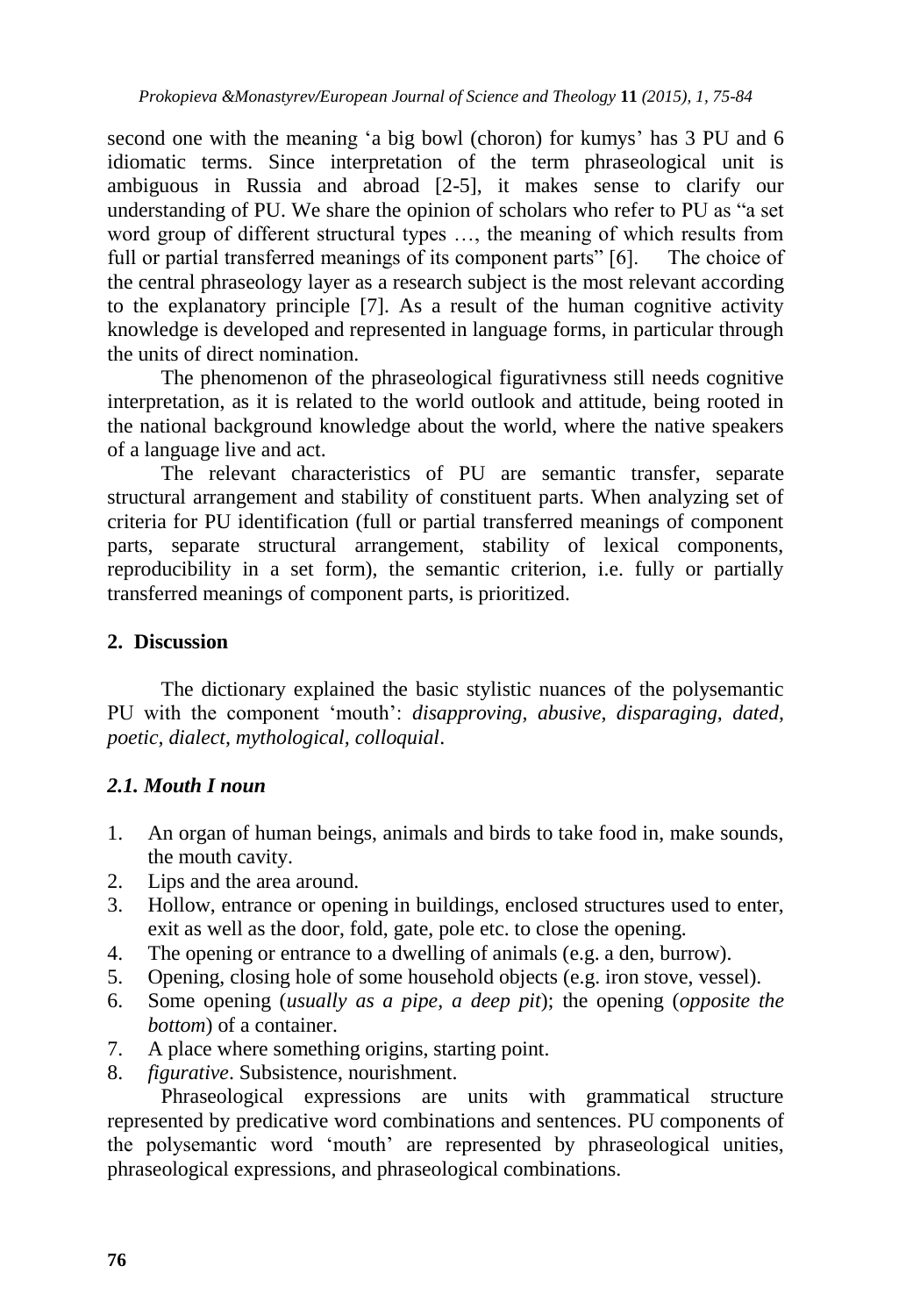*Explanatory power of lexicographic codification of polysemy in the modern Yakut language*

*The mouth open –* garrulous, talkative. *Compare*, (he) has no mouth. *His mouth (lip) opened* – one starts talking.

*(His) mouth reached the ears* – the mouth to the ears (*loan translation*). *(His) mouth becomes red (yawns, becomes dark)*: I. he speaks a lot, is loud (usually when scolding, complaining); II. refuse completely, deny; III. be hungry and ask for, require food.

*Food doesn't get into his mouth (inside)* – he cannot eat (because he is stricken with grief).

*Doesn't get into (his) mouth* – unceasingly (chatter, talk).

*He's got good luck in his mouth – see he's got good fortune in his mouth.* 

*Push something into the mouth* – unblushingly, shamelessly, brazenly (talk, abuse).

*Throw into (his) mouth* – *see* put into his mouth.

*He's got good fortune in his mouth* – lucky in food (usually playful, if someone comes when meals are being prepared or the table is being laid).

*Without pouring a liquid into the mouth (putting food)* – *equivalent*, neither bit nor sup.

*Come into the mouth* – informal, be caught by a sharp-tongued, quarrelsome person.

*Whatever flies (gets) into his mouth* – *see* having come into the mouth

*Lucky in his mouth – see* he's got good fortune in his mouth.

*Whoever, whatever falls into his mouth* – I. abusive, talk annoyed by long absence, waiting for someone; II. put oneself in bondage, enslaving dependence.

*(He) lets fall into his mouth* – *see* (he) put into his throat.

*(Someone) put (throw) it into his mouth* – give someone rise to abuse, scold somebody.

*He's got no mouth* – I. talking too much, keeping no secrets, *compare*, his mouth is open - say something that shouldn"t be said, blab; II. loosing appetite though having plenty of food.

*(His) mouth is never full* – very greedy, his greed is limitless.

*Having almost torn apart the mouth* – *see* having his mouth full.

(*His) mouth is never close* – be talkative, continuously talk, speak.

*Wait until (his) mouth moves* – wait for someone"s order, direction (not take one"s initiative).

*(His) mouth becomes dark* – *see* his mouth becomes red.

*As much as his mouth can take* – *colloquial*, (live) with plenty of food, wealthy, replete.

*(He) doesn't let someone open one's mouth* – doesn't let say a word (he is so talkative); dismantles, perplexes by words (being so sharp-tongued).

*His mouth is so caustic (his beak is so pointed)* – a formula expressing extreme indignation by interlocutor's words (by impudence, poisonous acrimoniousness of his speech, usually in folklore – lit. so poisonous his mouth is, so caustic his lips are!).

*He makes noise (only) by the mouth* – he likes to talk doing nothing in fact. *(He) met with the mouth* – *see* (he) let (something) fall into his throat.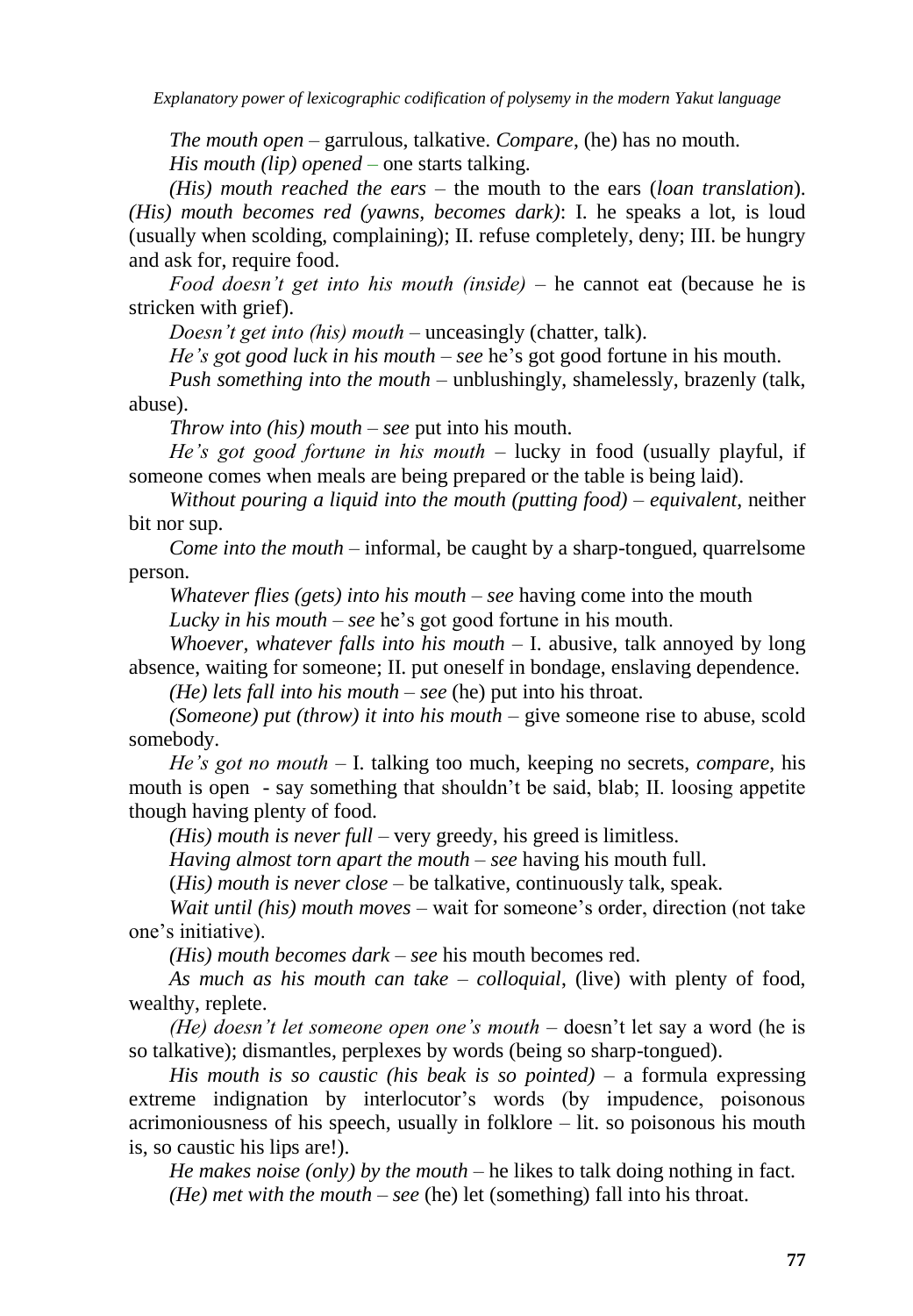*Doesn't open his mouth (hasn't opened yet)* – didn't utter a word, didn't say anything to anybody (lit. doesn"t open his mouth).

*Open his mouth* – I. make someone speak, start talking (usually a silent person or someone not willing to talk); II. start a conversation; speak out the first formula starting a conversation.

*Having opened the mouth* – I. be dumbfounded by unexpectedness, surprise; II. be engrossed by something (e.g. attentively and surprised listen to somebody with the mouth opened).

*He is lying with his mouth open (starts opening the mouth)* – I. starve; II. await on every step (about misfortune, surprise, trouble).

*Doesn't give his mouth* – taking the bit, badly controlled (about a horse).

*Plug someone the mouth* – please someone by a present, a bribe (to calm his anger, avoid serious consequences for oneself).

*Inside his mouth* – speak without making a sound, voice, in low whisper (lit. in the mouth).

*(He) doesn't control his mouth* – having an uncontrollable tongue, *compare*, he"s got the mouth open.

*Wait for his mouth* – be ready to fulfil one's words, assignment (e.g. about relations between dependent, subordinate and their superior).

*With the whole mouth* – very loud, noisy (speak, yell, laugh).

*Shut (his) mouth* – colloquial, not to let say something or about something, make someone silent.

*Your mouth will be dry* – *see* your throat will be dry.

*As if green grass grows out from his mouth* – disapproving someone who eats delicacy more than others.

*As if gold falls out of his mouth* – this is said by people having no more patience to wait until the one who has some interesting news speaks.

*Speech doesn't go out of his mouth* – one cannot speak; speak incomprehensibly, inarticulately (due to bad illness, excitement, confusion).

*(He) doesn't choke by what he lets out of his mouth* – use foul / bad language.

*Block for the mouth* – disapproving, useless mouth, burden in a family, owning nothing, bringing no use for the family (in the past, usually unintentional burden in a poor family).

*Opening of the mouth* – introduction, beginning in osuokhay, olonkho, folk songs and other folklore genres.

*Speak with one's mouth open* – exchange a few words (usually used in negative form).

*Go into the mouth – see* share the mouth

*Takes away the mouth* – seeks to destroy, ravage (about "abahy" - evil creatures - in olonkho).

*The mouth lessens* – there is one mouth less (it was said when there were less dependent).

*Stories of the mouth* – gossips, oral messages, stories, credibility of which is doubtful.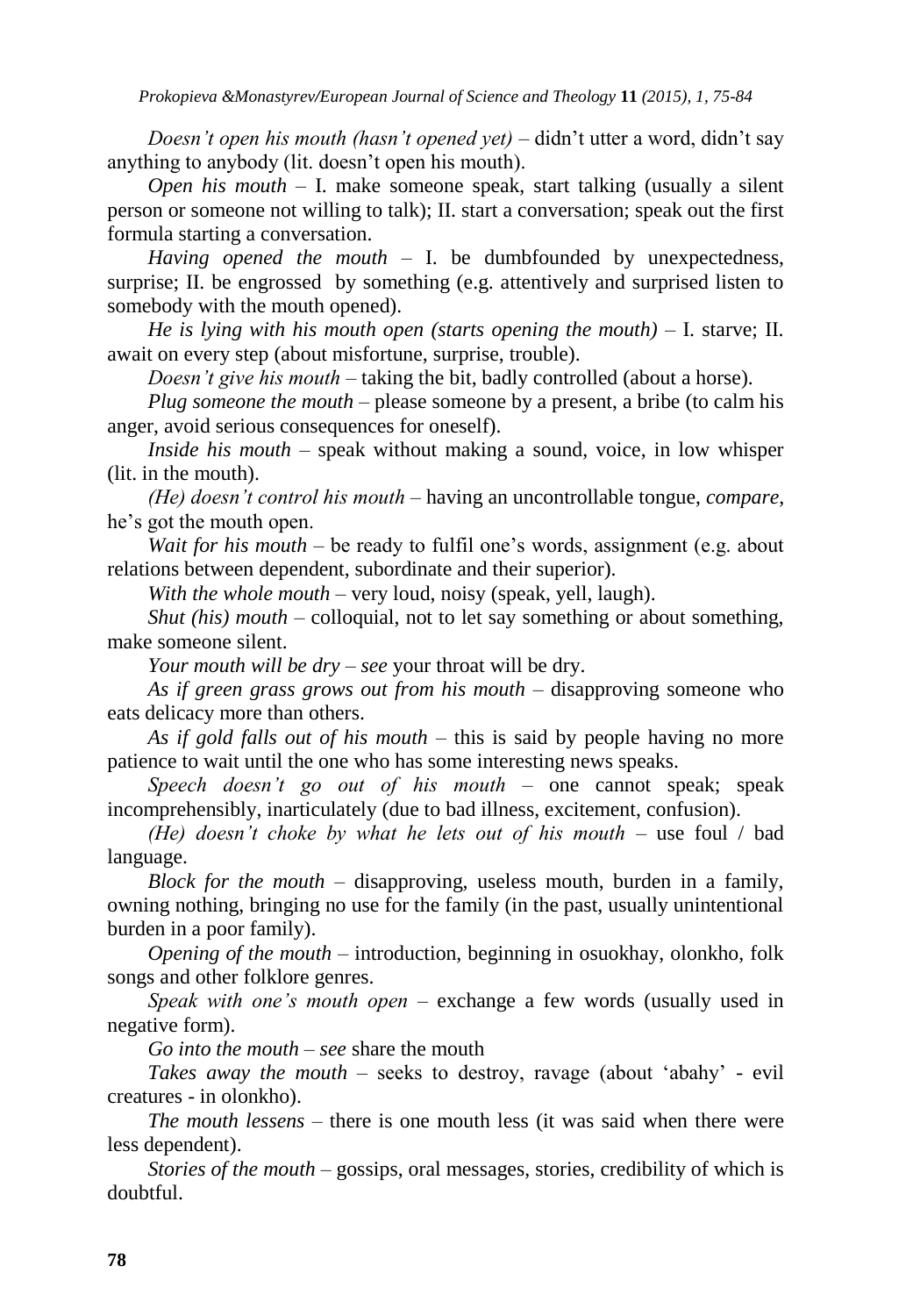*Explanatory power of lexicographic codification of polysemy in the modern Yakut language*

*Sundries of the mouth (chatter, speak to no purpose)* – *see* having got into the mouth.

*Go from mouth to mouth* – *see* go from lips to lips.

*Share the mouth* – old, leave home to save food, not to be a burden to the family (usually in large poor families).

*The mouth grasps* – meet someone with abuse, start with scolding, reprimanding.

*Push into the mouth* – not let one object, put to silence (by a witty, biting remark, answer, argument); confuse with a plenty of unexpected questions.

*Get (give) a punch in the mouth* – become silent, having been beaten in an argument.

*As if being beaten (given) into the mouth* – loose power of speech (be standing, sitting due to an unexpected answer, words, surprise, astonishment).

*Having been beaten into the mouth* – see as if being beaten into the mouth.

*Doesn't get into one's mouth* – I. bad, disgusting, vile (usually about abuse); II. incredibly, improperly expensive.

*As if (he) has got a punch into his mouth* – *see*, as if being beaten into his mouth.

*Having got into the mouth* – say without thinking, at random.

*Eat for (your) mouth* – have short term supply of food (without any reserve).

*Push into your mouth* – greedily, swallow in rush, eat something.

(*It) fit (don't get) into your mouth* – you"ll not get over me, you will reach me (threatening, with disregard).

*(It) falls down into (your) mouth* – *see* the mouth grasps.

*(It) will not miss your mouth* – provide wealthy, replete life (old formula used when asking in marriage).

*Sit with the mouth open* – disapproving, wait to be served, get accustomed to be a dependent (of the family, society, state).

*Follow (your) mouth* – dated, wander seeking for livehood, food (about paupers).

*Find your mouth* – find one's subsistence, food (by labour, hunting).

*Rise up your mouth* –have subsistence, find livehood.

*Sweeten your mouth* – I. give meaningless promises; chatter; II. taste something a little, eat something tasty (very little); III. be satisfied with talking about dreams, wishes.

*Move your mouth* – eat something just for effect; eat a little, have a snack.

*Take care of your mouth* – not forget to provide oneself with food; able to provide oneself with food in any circumstances.

*Be caught by the mouth* – *see* be caught by the tongue.

*Share your mouth* – *see* share your lips.

*Terror's mouth* – misfortune (unavoidable, inevitable).

*By one's copper bluebell mouth* – poetic, by clear, ringing voice (sing songs, anthems).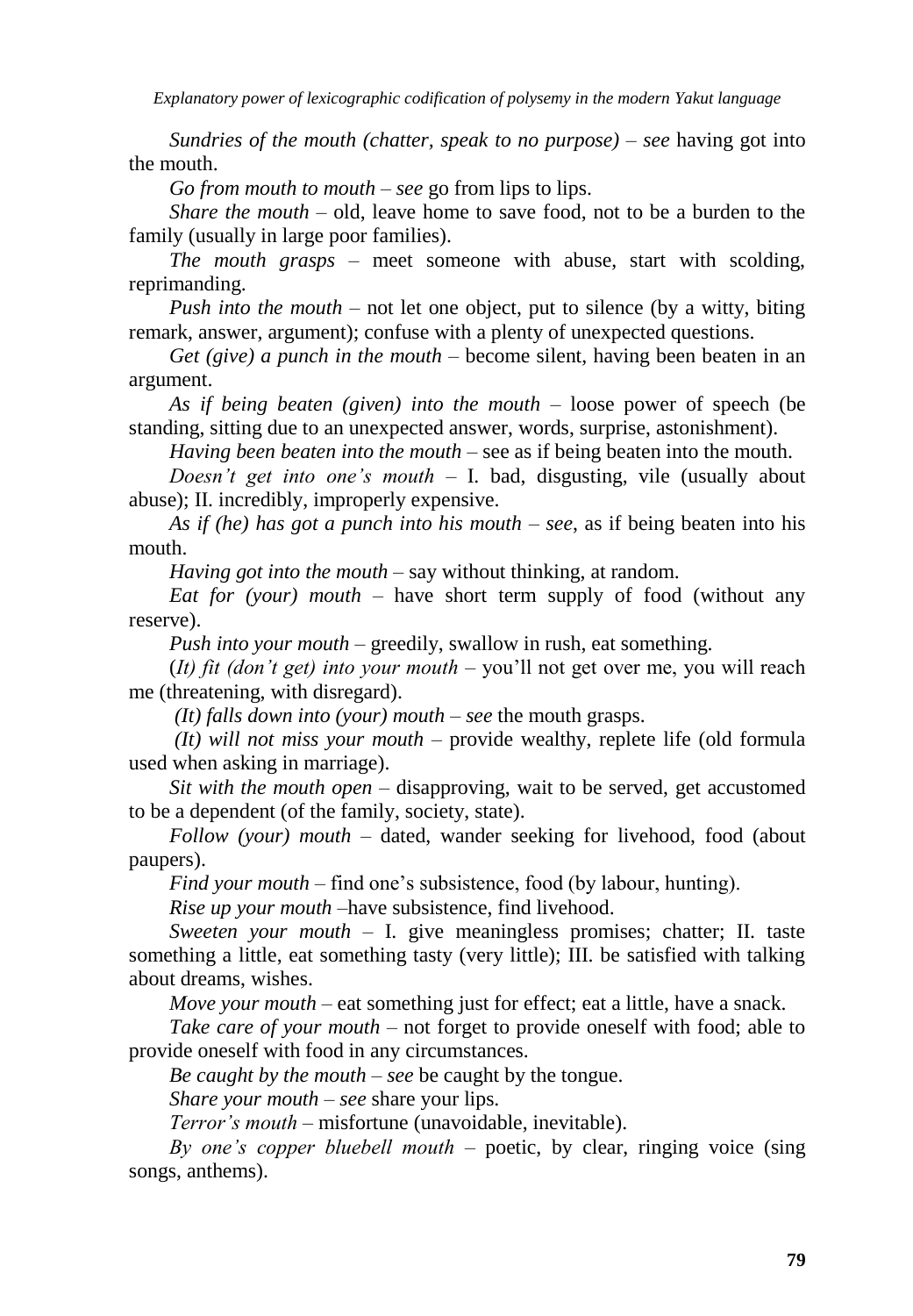*Prokopieva &Monastyrev/European Journal of Science and Theology* **11** *(2015), 1, 75-84*

*Oily mouth (greasy chin)* – humorous, about a person having a wealthy, replete life.

*Open mouth – see* mouth is open.

*Fish mouth* – a toothless man.

*Earth mouth* – *abusive* I. insatiable belly, glutton; II. a thief, cheat.

*Ready mouth* – talkative, quick in giving answers (equivalent, have quick wit).

*By the empty mouth* – colloquial, only by talking, exhortation (try to reach something without any dealing, presents instead of doing as it used to be, for example, when asking in marriage.

*Bad mouth* – *colloquial,* hunger, lack of food, innutrition.

*Empty mouth* – *dialect*, a man without some foreteeth.

*Put a gun to the mouth (lip)* – be sentenced to be shot.

*The heart got up to the mouth* – *see* heart.

*Fire mouth* – wit, rhetorician.

*Fall down into the cave mouth (bottom)* – see, cave.

*Good mouth* – *colloquial*, various and plentiful food.

*Bloody mouth* – abusive, bloodthirsty, covered with blood (image of a monster, vampire).

*Hell mouth* – gate to hell.

*The mouth of abaahy (devil creature)* – *mythological,* evil demons of the Lower World, ready to devour, destroy; mortal danger.

*Echo of the mouth* – linguistic, mouth sound (e.g. vowels a, i; consonants t, d, k, g, etc.).

*The mouth of hell* – mythological, hell.

*The mouth of a mitten – see*, the lip of a mitten.

*The mouth of death* – I. mythological, enter into the Lower World, hell; II. condition between life and death; danger of death.

#### *2.2. Mouth II noun*

A large bowl (choron) for kumys (up to 1½ bucket).

*Hold the mouth (let hold)* – high, entertain, treat someone (the most honoured guests were served with a bowl with kumys).

*Let fall the top of the mouth* – be the first to drink kumys and therewith start the ceremony of kumys drinking as well as the Ysyakh festival.

*Older to be given the mouth*  $-$  [= be older to be given the kumys bowl] a little older (the first kumys bowl was given to the oldest even if he was just one day older).

*Passing mouth –* I. general term for kumys bowls made of bent material so that its fibers are horizontal; II. round kumys bowl (wodden, up to 16 l).

*Walking mouth* – smaller wooden bowl with the oval handle at the bottom to which bundles of horse hair were tied.

*The mouth with mane* – large wooden bowl with three legs and bundles of horse hair on the sides.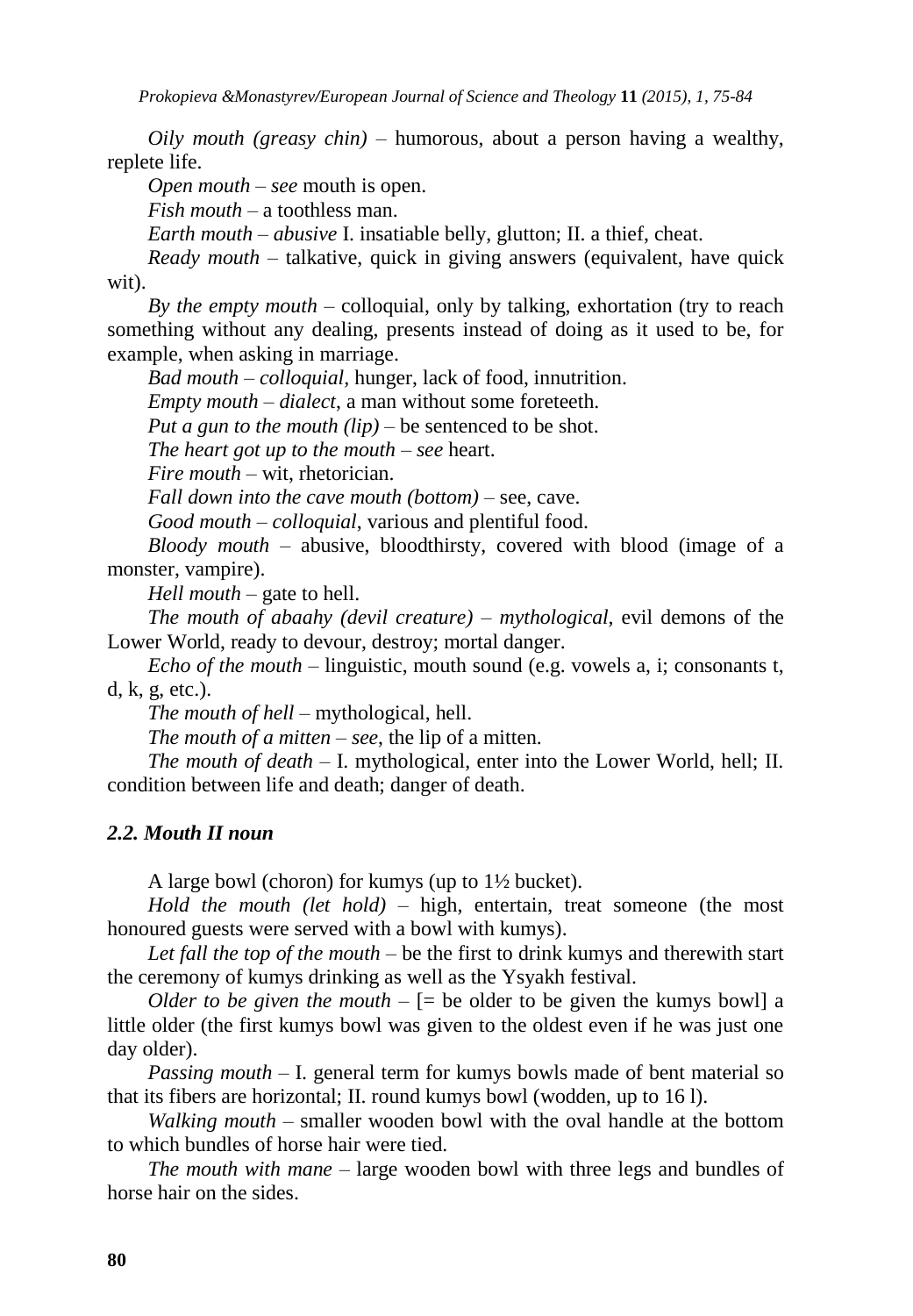*Master mouth* – the biggest bowl for kumys.

*Long mouth* – the general term for wooden kumys bowls with vertical fibre direction.

*Choron mouth* – large one-leg kumys goblet made of thick birch tree with volume 8 up to 32 l.

#### *2.3. Variability of PU composition*

Variability of PU composition is also widely presented in lexical and phraseological sources. Variability of fixed word complexes of phraseological type is manifestation of systematic character of phraseology, being one of the ways of development and improvement of the phraseological component of the language as a whole. Usual variants of PU are regular phenomena in the phraseological corpus of a language [8, 9]. Substitution of PU components, component inclusion into PU structure and inversion are recorded as examples of usual variability of PU with the component "mouth" in Academic Dictionary of the Yakut Language.

Substitution is represented by replacement of verbal, noun, adjective, adverbial components and substitution of two components.

**Substitution of noun component:** *His mouth (lip) opened, Food doesn't get into his mouth (inside), Put a gun to the mouth (lip); The mouth of abaahy (evil creature); Fall down into the cave mouth (bottom); (He) lets fall into his mouth – (he) put into his throat; Your mouth will be dry – your throat will be dry; Be caught by the mouth – be caught by the tongue; Be caught by the mouth – be caught by the tongue.*

**Substitution of verbal component:** *(His) mouth becomes red (yawns, becomes dark); (Someone) put (throw) into his mouth; (His) mouth becomes dark – his mouth becomes red; Doesn't open his mouth (hasn't opened yet); Sundries of the mouth (chatter, speak to no purpose); Get (give) a punch in the mouth; As if being beaten (given) into the mouth; go into the mouth – share the mouth; follow (your) mouth – find your mouth.*

**Substitution of adjective component**: *Good (bloody) mouth; He's got good lucky (good fortune) in his mouth.*

**Substitution of adverbial component**: *Having almost torn apart the mouth – having his mouth full; Go from mouth to mouth – go from lips to lips; As if (he) has got a punch into his mouth – as if being beaten into his mouth – having got into the mouth.*

**Substitution of two components**: *Without pouring a liquid into the mouth (putting food).*

**Inclusion:** *He makes noise (only) by the mouth*. **Inversion**: *Open mouth – mouth is open*.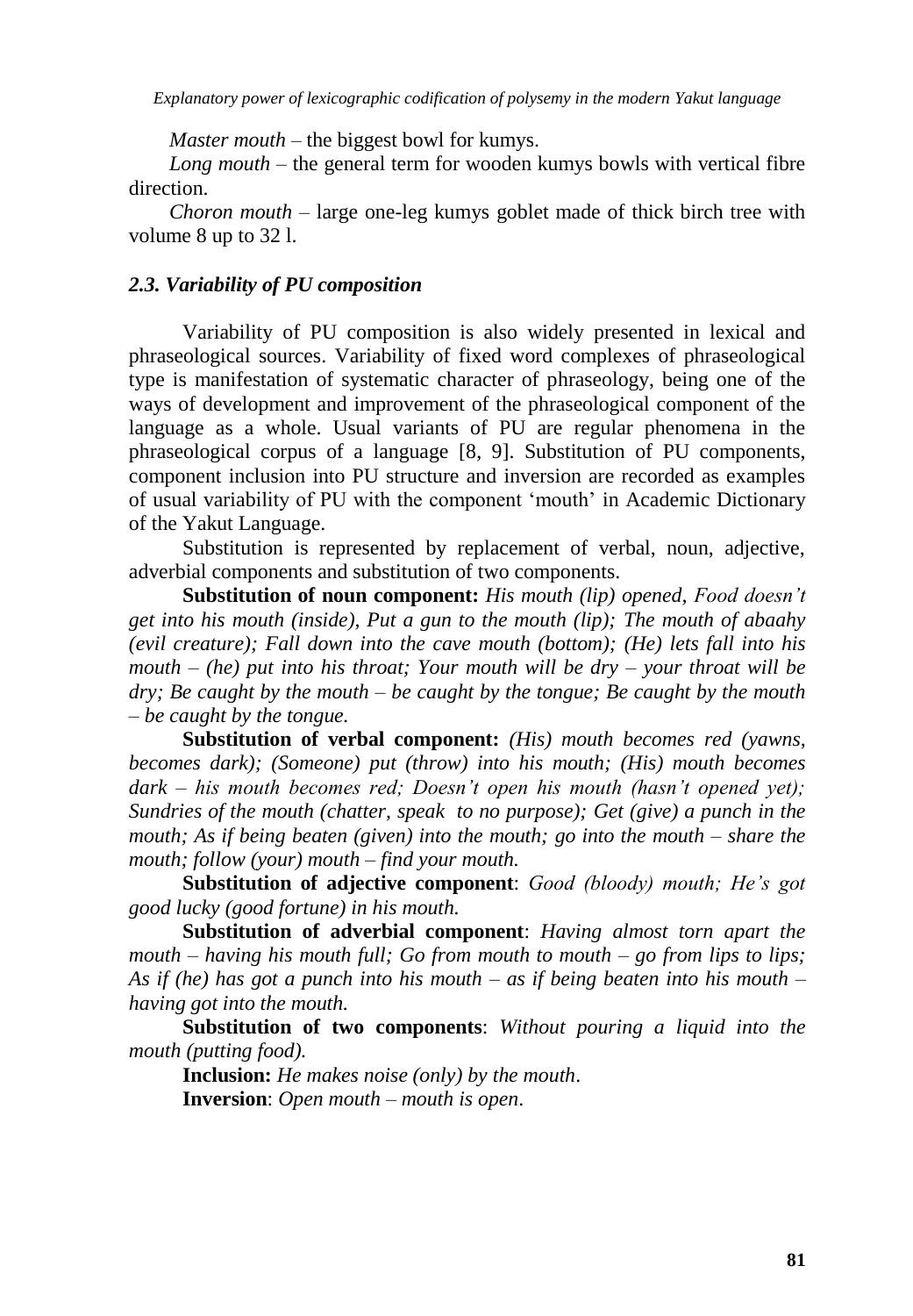#### *2.4. Semantic categories*

PU with the component 'mouth' involves all semantic categories: polysemy, homonymy, synonymy, and antonymy.

Polysemy is a semantic category most represented in lexical and phraseographic resources [10]. Traditionally, polysemy is referred to as presence of several meanings, lexical-semantic variants in one word or of phraseological unit. Polysemy is a linguistic universal [11, 12]. It is an inherent component of languages, their constituent characteristics. Words and phraseological units of a language represent a perfect basis for polysemy development, with virtually any language unit having enough potential to develop new meanings. Unlike the lexical level [13], the phraseological level involves deeper semantic processes due to separate structural arrangement of phraseological units.

#### *2.4.1. Polysemy*

*Open his mouth –* I. make someone speak, start talking (usually a silent person or someone not willing to talk); II. start a conversation; speak out the first formula starting a conversation.

*Having opened the mouth –* I. be dumbfounded by unexpectedness, surprise; II. be engrossed by something (e.g. attentively and surprised listen to somebody with the mouth opened).

*The mouth of death –* I. mythological, enter into the Lower World, hell; II. condition between life and death; danger of death.

#### *2.4.2. Homonymy*

*(His) mouth becomes red (yawns, becomes dark) –* I. he speaks a lot, is loud (usually when scolding, complaining), II. refuse completely, deny, III. be hungry and ask for, require food.

*Whoever, whatever falls into his mouth –* I. abusive, talk annoyed by long absence, waiting for someone, II. put oneself in bondage, enslaving dependence.

*He's got no mouth –* I. talking too much, keeping no secrets, his mouth is open – say something that shouldn"t be said, blab, II. loosing appetite though having plenty of food.

*He is lying with his mouth open (starts opening the mouth) –* I. starve, II. await on every step (about misfortune, surprise, trouble).

*Doesn't get into one's mouth –* I. bad, disgusting, vile (usually about abuse), II. incredibly, improperly expensive.

*Sweeten your mouth –* I. give meaningless promises, chatter, II. taste something a little, eat something tasty (very little), III. be satisfied with talking about dreams, wishes.

*Earth mouth –* I. insatiable belly, glutton; II. a thief, cheat.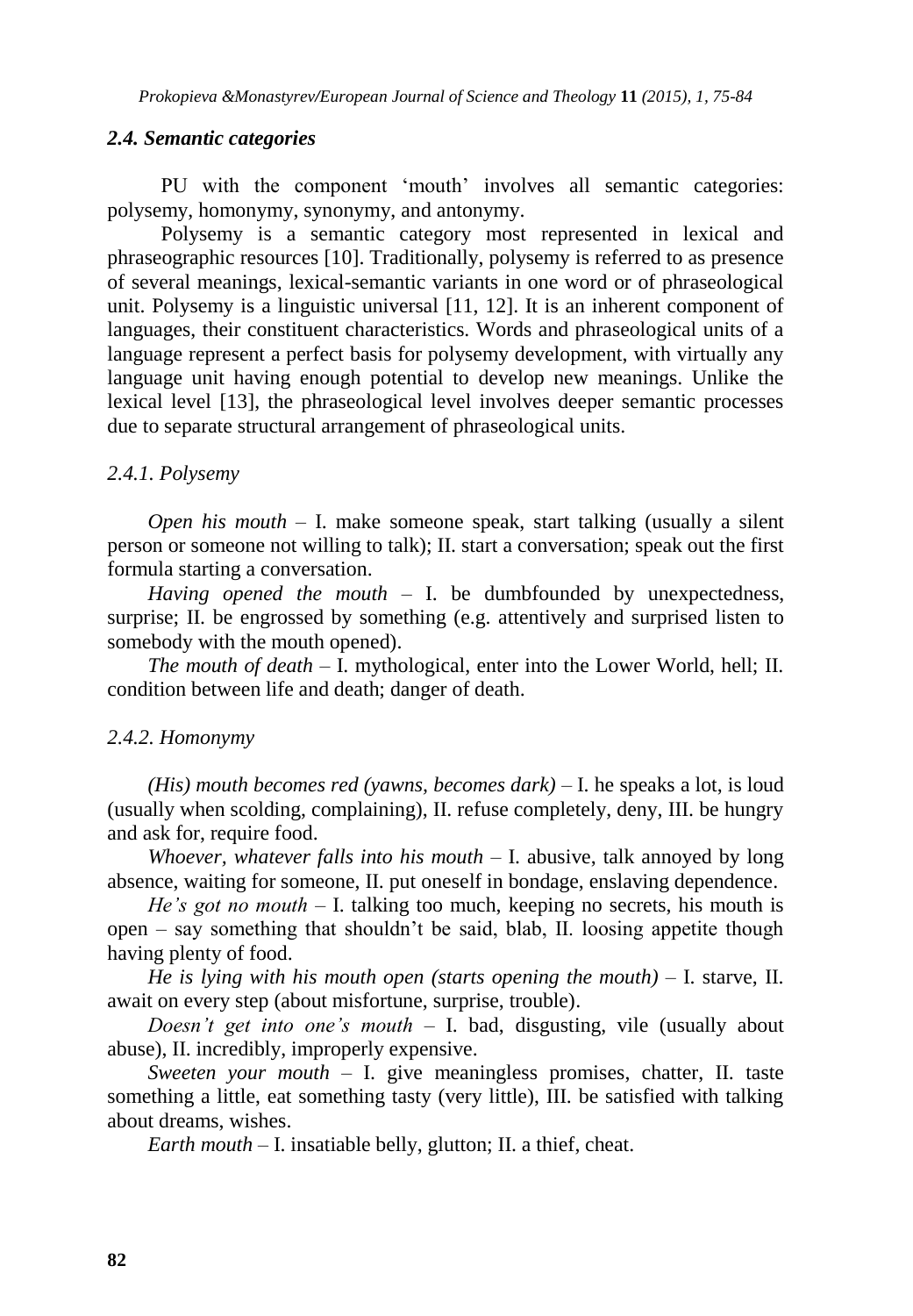*Explanatory power of lexicographic codification of polysemy in the modern Yakut language*

## *2.4.3. Synonymy*

*Throw into (his) mouth –* put into his mouth. *Lucky in his mouth –* he's got good fortune in his mouth. *His mouth is so caustic –* his beak is so pointed. *(He) met with the mouth –* (he) let (something) fall into his throat. *(He) doesn't control his mouth – he's got the mouth open. Go into the mouth -* share the mouth. *Oily mouth –* greasy chin. *Whatever flies (gets) into his mouth –* having come into the mouth*.*

*2.4.4. Antonymy*

*Whatever flies (gets) into his mouth; It will (not) suffice for your mouth; (It) fit (don't get) into your mouth.*

## **3. Conclusions**

Thus, explanatory power of lexicographic codification of the polysemantic is represented by the example of the noun "mouth" of the Yakut language in the Great Academic Dictionary of the Yakut language. The study of PU with the component "mouth" revealed the basic types of usual variance characteristic for PU composition in the modern Yakut language, excluding lexical augment of PU components. The Dictionary reflects a large group of words and phraseological units, i.e. the so called folklore vocabulary referring to beliefs, mythology and ethnography of the Yakut which is extremely valuable in research into the Sakha history and language. The rich palette of figurativeness of the polysemantic word reflects the linguistic picture of the world of speakers.

## **References**

- [1] \*\*\*, *Explanatory Dictionary of the Yakut Language*, Science, Novosibirsk, 2004, 680.
- [2] D. Dobrovol"skij and E. Piirainen, International Journal of English Studies, **6(1)** (2006) 27-41.
- [3] E. Donalies, *Basis knowledge. German Phraseology*, A. Francke Publishing, Tuebingen, 2009, 126.
- [4] V.N. Teliya, N. Bragina, E. Oparina and I. Sandomirskaya*, Phraseology as a Language of Gulture, Its Role in the Representation of a Collective Mentality*, in *Phraseology – Theory, Analysis and Applications*, A.P. Cowie (ed.), Oxford University Press, Oxford, 2001, 55-75.
- [5] D. Geeraerts, *Specialisation and reinterpretation in idioms*, Proc. of IDIOMS, ITK, Tilburg, 1992, 39-52.
- [6] I.I. Černyševa, *Phraseology of Modern German*, Higher School, Moscow, 1970, 29.